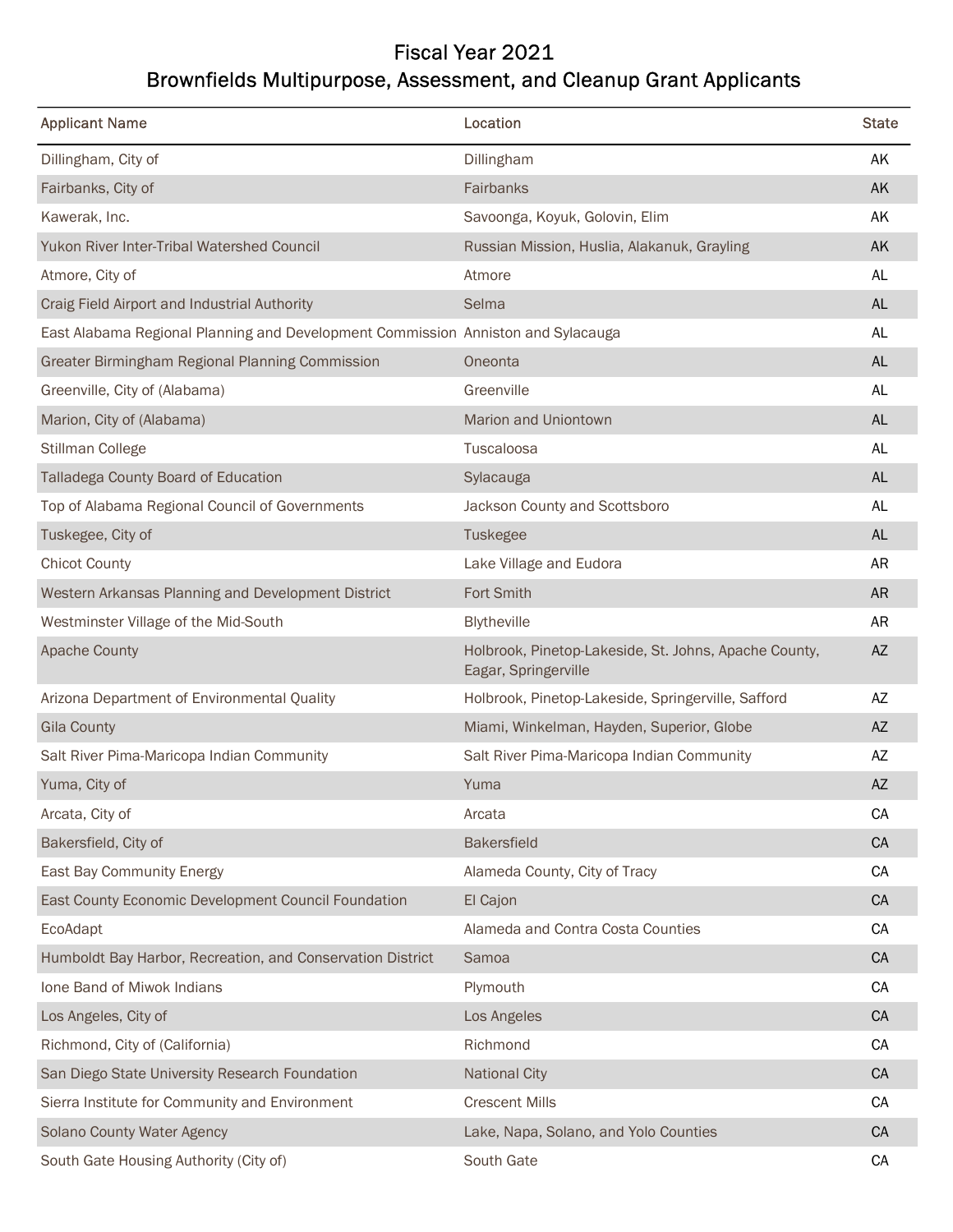| Tulelake<br>CA<br>Tulelake, City of<br>CA<br>Vallejo, City of<br>Vallejo<br>CO<br>Canon City, City of<br>Canon City<br>Colorado Department of Local Affairs<br>Las Animas<br>CO<br>CO<br>Craig, City of<br>Craig<br>Denver, City and County of<br>$_{\rm CO}$<br>Denver<br>Greeley, City of<br>Greeley<br>CO<br>Lake City and Hinsdale County<br><b>Hinsdale County</b><br>$_{\rm CO}$<br>Lamar, City of<br>CO<br>Lamar<br>Loveland, City of (Colorado)<br>Loveland<br>CO<br>CO<br>Palisade, Town of<br>Palisade<br>CO<br>Trinidad, City of<br>Las Animas County, Town of Aguilar, City of Trinidad<br>$_{\rm CO}$<br>Trinidad, City of<br>Trinidad<br>CO<br><b>Urban Land Conservancy</b><br>Denver, Fort Collins, and Aurora<br>$\mathsf{CT}$<br>Ansonia, City of<br>Ansonia<br>$\mathsf{CT}$<br><b>Connecticut Metropolitan Council of Governments</b><br><b>Bridgeport and Stratford</b><br>$\mathsf{C}\mathsf{T}$<br><b>East Hartford</b><br>East Hartford, Town of<br><b>CT</b><br>Killingly, Town of<br>Killingly<br>Meriden, City of<br>CT<br>Meriden<br>Naugatuck Valley Council of Governments<br><b>CT</b><br>Waterbury<br>$\mathsf{C}\mathsf{T}$<br>New Britain, City of<br>New Britain<br>New Milford<br><b>CT</b><br>New Milford, Town of<br>CT<br>Norwalk Redevelopment Agency<br>Norwalk<br>Hartford and Windsor<br>Riverfront Recapture, Inc.<br><b>CT</b><br>$\mathsf{C}\mathsf{T}$<br>Southeastern Connecticut Council of Governments<br>Sprague, Lisbon, Bozrah<br>CT<br>St. Luke's Development Corporation<br>New Haven<br>$\mathsf{CT}$<br>Stratford, Town of<br>Stratford<br>FL.<br>79th Street Corridor Neighborhood Initiative, Inc.<br>Miami<br>FL<br>Clearwater, City of<br>Clearwater<br>Daytona Beach, City of<br>Daytona Beach<br>FL.<br>East Central Florida Regional Planning Council<br>Kissimmee, Longwood, Eustis, Apopka<br>FL<br>Escambia County<br>FL.<br>Escambia County<br>Habitat for Humanity of Florida<br>Fellsmere, Green Cove Springs, Jacksonville, Tampa<br><b>FL</b><br>FL<br>Lower, Middle, and Big Torch Keys<br>Habitat for Humanity of Key West and the Lower Keys<br>FL<br>Homestead, City of<br>Homestead<br>FL<br>Lake City, City of (Florida)<br>Lacoochee<br>FL<br>Liberia Economic & Social Development Inc<br>Hollywood<br>Fiscal Year 2021 Brownfields Multipurpose, Assessment, and Cleanup Grant Applicants |                       |          |              |
|----------------------------------------------------------------------------------------------------------------------------------------------------------------------------------------------------------------------------------------------------------------------------------------------------------------------------------------------------------------------------------------------------------------------------------------------------------------------------------------------------------------------------------------------------------------------------------------------------------------------------------------------------------------------------------------------------------------------------------------------------------------------------------------------------------------------------------------------------------------------------------------------------------------------------------------------------------------------------------------------------------------------------------------------------------------------------------------------------------------------------------------------------------------------------------------------------------------------------------------------------------------------------------------------------------------------------------------------------------------------------------------------------------------------------------------------------------------------------------------------------------------------------------------------------------------------------------------------------------------------------------------------------------------------------------------------------------------------------------------------------------------------------------------------------------------------------------------------------------------------------------------------------------------------------------------------------------------------------------------------------------------------------------------------------------------------------------------------------------------------------------------------------------------------------------------------------------------------------------------------------------------------------------------------------------------------------------------------------------------------------|-----------------------|----------|--------------|
|                                                                                                                                                                                                                                                                                                                                                                                                                                                                                                                                                                                                                                                                                                                                                                                                                                                                                                                                                                                                                                                                                                                                                                                                                                                                                                                                                                                                                                                                                                                                                                                                                                                                                                                                                                                                                                                                                                                                                                                                                                                                                                                                                                                                                                                                                                                                                                            | <b>Applicant Name</b> | Location | <b>State</b> |
|                                                                                                                                                                                                                                                                                                                                                                                                                                                                                                                                                                                                                                                                                                                                                                                                                                                                                                                                                                                                                                                                                                                                                                                                                                                                                                                                                                                                                                                                                                                                                                                                                                                                                                                                                                                                                                                                                                                                                                                                                                                                                                                                                                                                                                                                                                                                                                            |                       |          |              |
|                                                                                                                                                                                                                                                                                                                                                                                                                                                                                                                                                                                                                                                                                                                                                                                                                                                                                                                                                                                                                                                                                                                                                                                                                                                                                                                                                                                                                                                                                                                                                                                                                                                                                                                                                                                                                                                                                                                                                                                                                                                                                                                                                                                                                                                                                                                                                                            |                       |          |              |
|                                                                                                                                                                                                                                                                                                                                                                                                                                                                                                                                                                                                                                                                                                                                                                                                                                                                                                                                                                                                                                                                                                                                                                                                                                                                                                                                                                                                                                                                                                                                                                                                                                                                                                                                                                                                                                                                                                                                                                                                                                                                                                                                                                                                                                                                                                                                                                            |                       |          |              |
|                                                                                                                                                                                                                                                                                                                                                                                                                                                                                                                                                                                                                                                                                                                                                                                                                                                                                                                                                                                                                                                                                                                                                                                                                                                                                                                                                                                                                                                                                                                                                                                                                                                                                                                                                                                                                                                                                                                                                                                                                                                                                                                                                                                                                                                                                                                                                                            |                       |          |              |
|                                                                                                                                                                                                                                                                                                                                                                                                                                                                                                                                                                                                                                                                                                                                                                                                                                                                                                                                                                                                                                                                                                                                                                                                                                                                                                                                                                                                                                                                                                                                                                                                                                                                                                                                                                                                                                                                                                                                                                                                                                                                                                                                                                                                                                                                                                                                                                            |                       |          |              |
|                                                                                                                                                                                                                                                                                                                                                                                                                                                                                                                                                                                                                                                                                                                                                                                                                                                                                                                                                                                                                                                                                                                                                                                                                                                                                                                                                                                                                                                                                                                                                                                                                                                                                                                                                                                                                                                                                                                                                                                                                                                                                                                                                                                                                                                                                                                                                                            |                       |          |              |
|                                                                                                                                                                                                                                                                                                                                                                                                                                                                                                                                                                                                                                                                                                                                                                                                                                                                                                                                                                                                                                                                                                                                                                                                                                                                                                                                                                                                                                                                                                                                                                                                                                                                                                                                                                                                                                                                                                                                                                                                                                                                                                                                                                                                                                                                                                                                                                            |                       |          |              |
|                                                                                                                                                                                                                                                                                                                                                                                                                                                                                                                                                                                                                                                                                                                                                                                                                                                                                                                                                                                                                                                                                                                                                                                                                                                                                                                                                                                                                                                                                                                                                                                                                                                                                                                                                                                                                                                                                                                                                                                                                                                                                                                                                                                                                                                                                                                                                                            |                       |          |              |
|                                                                                                                                                                                                                                                                                                                                                                                                                                                                                                                                                                                                                                                                                                                                                                                                                                                                                                                                                                                                                                                                                                                                                                                                                                                                                                                                                                                                                                                                                                                                                                                                                                                                                                                                                                                                                                                                                                                                                                                                                                                                                                                                                                                                                                                                                                                                                                            |                       |          |              |
|                                                                                                                                                                                                                                                                                                                                                                                                                                                                                                                                                                                                                                                                                                                                                                                                                                                                                                                                                                                                                                                                                                                                                                                                                                                                                                                                                                                                                                                                                                                                                                                                                                                                                                                                                                                                                                                                                                                                                                                                                                                                                                                                                                                                                                                                                                                                                                            |                       |          |              |
|                                                                                                                                                                                                                                                                                                                                                                                                                                                                                                                                                                                                                                                                                                                                                                                                                                                                                                                                                                                                                                                                                                                                                                                                                                                                                                                                                                                                                                                                                                                                                                                                                                                                                                                                                                                                                                                                                                                                                                                                                                                                                                                                                                                                                                                                                                                                                                            |                       |          |              |
|                                                                                                                                                                                                                                                                                                                                                                                                                                                                                                                                                                                                                                                                                                                                                                                                                                                                                                                                                                                                                                                                                                                                                                                                                                                                                                                                                                                                                                                                                                                                                                                                                                                                                                                                                                                                                                                                                                                                                                                                                                                                                                                                                                                                                                                                                                                                                                            |                       |          |              |
|                                                                                                                                                                                                                                                                                                                                                                                                                                                                                                                                                                                                                                                                                                                                                                                                                                                                                                                                                                                                                                                                                                                                                                                                                                                                                                                                                                                                                                                                                                                                                                                                                                                                                                                                                                                                                                                                                                                                                                                                                                                                                                                                                                                                                                                                                                                                                                            |                       |          |              |
|                                                                                                                                                                                                                                                                                                                                                                                                                                                                                                                                                                                                                                                                                                                                                                                                                                                                                                                                                                                                                                                                                                                                                                                                                                                                                                                                                                                                                                                                                                                                                                                                                                                                                                                                                                                                                                                                                                                                                                                                                                                                                                                                                                                                                                                                                                                                                                            |                       |          |              |
|                                                                                                                                                                                                                                                                                                                                                                                                                                                                                                                                                                                                                                                                                                                                                                                                                                                                                                                                                                                                                                                                                                                                                                                                                                                                                                                                                                                                                                                                                                                                                                                                                                                                                                                                                                                                                                                                                                                                                                                                                                                                                                                                                                                                                                                                                                                                                                            |                       |          |              |
|                                                                                                                                                                                                                                                                                                                                                                                                                                                                                                                                                                                                                                                                                                                                                                                                                                                                                                                                                                                                                                                                                                                                                                                                                                                                                                                                                                                                                                                                                                                                                                                                                                                                                                                                                                                                                                                                                                                                                                                                                                                                                                                                                                                                                                                                                                                                                                            |                       |          |              |
|                                                                                                                                                                                                                                                                                                                                                                                                                                                                                                                                                                                                                                                                                                                                                                                                                                                                                                                                                                                                                                                                                                                                                                                                                                                                                                                                                                                                                                                                                                                                                                                                                                                                                                                                                                                                                                                                                                                                                                                                                                                                                                                                                                                                                                                                                                                                                                            |                       |          |              |
|                                                                                                                                                                                                                                                                                                                                                                                                                                                                                                                                                                                                                                                                                                                                                                                                                                                                                                                                                                                                                                                                                                                                                                                                                                                                                                                                                                                                                                                                                                                                                                                                                                                                                                                                                                                                                                                                                                                                                                                                                                                                                                                                                                                                                                                                                                                                                                            |                       |          |              |
|                                                                                                                                                                                                                                                                                                                                                                                                                                                                                                                                                                                                                                                                                                                                                                                                                                                                                                                                                                                                                                                                                                                                                                                                                                                                                                                                                                                                                                                                                                                                                                                                                                                                                                                                                                                                                                                                                                                                                                                                                                                                                                                                                                                                                                                                                                                                                                            |                       |          |              |
|                                                                                                                                                                                                                                                                                                                                                                                                                                                                                                                                                                                                                                                                                                                                                                                                                                                                                                                                                                                                                                                                                                                                                                                                                                                                                                                                                                                                                                                                                                                                                                                                                                                                                                                                                                                                                                                                                                                                                                                                                                                                                                                                                                                                                                                                                                                                                                            |                       |          |              |
|                                                                                                                                                                                                                                                                                                                                                                                                                                                                                                                                                                                                                                                                                                                                                                                                                                                                                                                                                                                                                                                                                                                                                                                                                                                                                                                                                                                                                                                                                                                                                                                                                                                                                                                                                                                                                                                                                                                                                                                                                                                                                                                                                                                                                                                                                                                                                                            |                       |          |              |
|                                                                                                                                                                                                                                                                                                                                                                                                                                                                                                                                                                                                                                                                                                                                                                                                                                                                                                                                                                                                                                                                                                                                                                                                                                                                                                                                                                                                                                                                                                                                                                                                                                                                                                                                                                                                                                                                                                                                                                                                                                                                                                                                                                                                                                                                                                                                                                            |                       |          |              |
|                                                                                                                                                                                                                                                                                                                                                                                                                                                                                                                                                                                                                                                                                                                                                                                                                                                                                                                                                                                                                                                                                                                                                                                                                                                                                                                                                                                                                                                                                                                                                                                                                                                                                                                                                                                                                                                                                                                                                                                                                                                                                                                                                                                                                                                                                                                                                                            |                       |          |              |
|                                                                                                                                                                                                                                                                                                                                                                                                                                                                                                                                                                                                                                                                                                                                                                                                                                                                                                                                                                                                                                                                                                                                                                                                                                                                                                                                                                                                                                                                                                                                                                                                                                                                                                                                                                                                                                                                                                                                                                                                                                                                                                                                                                                                                                                                                                                                                                            |                       |          |              |
|                                                                                                                                                                                                                                                                                                                                                                                                                                                                                                                                                                                                                                                                                                                                                                                                                                                                                                                                                                                                                                                                                                                                                                                                                                                                                                                                                                                                                                                                                                                                                                                                                                                                                                                                                                                                                                                                                                                                                                                                                                                                                                                                                                                                                                                                                                                                                                            |                       |          |              |
|                                                                                                                                                                                                                                                                                                                                                                                                                                                                                                                                                                                                                                                                                                                                                                                                                                                                                                                                                                                                                                                                                                                                                                                                                                                                                                                                                                                                                                                                                                                                                                                                                                                                                                                                                                                                                                                                                                                                                                                                                                                                                                                                                                                                                                                                                                                                                                            |                       |          |              |
|                                                                                                                                                                                                                                                                                                                                                                                                                                                                                                                                                                                                                                                                                                                                                                                                                                                                                                                                                                                                                                                                                                                                                                                                                                                                                                                                                                                                                                                                                                                                                                                                                                                                                                                                                                                                                                                                                                                                                                                                                                                                                                                                                                                                                                                                                                                                                                            |                       |          |              |
|                                                                                                                                                                                                                                                                                                                                                                                                                                                                                                                                                                                                                                                                                                                                                                                                                                                                                                                                                                                                                                                                                                                                                                                                                                                                                                                                                                                                                                                                                                                                                                                                                                                                                                                                                                                                                                                                                                                                                                                                                                                                                                                                                                                                                                                                                                                                                                            |                       |          |              |
|                                                                                                                                                                                                                                                                                                                                                                                                                                                                                                                                                                                                                                                                                                                                                                                                                                                                                                                                                                                                                                                                                                                                                                                                                                                                                                                                                                                                                                                                                                                                                                                                                                                                                                                                                                                                                                                                                                                                                                                                                                                                                                                                                                                                                                                                                                                                                                            |                       |          |              |
|                                                                                                                                                                                                                                                                                                                                                                                                                                                                                                                                                                                                                                                                                                                                                                                                                                                                                                                                                                                                                                                                                                                                                                                                                                                                                                                                                                                                                                                                                                                                                                                                                                                                                                                                                                                                                                                                                                                                                                                                                                                                                                                                                                                                                                                                                                                                                                            |                       |          |              |
|                                                                                                                                                                                                                                                                                                                                                                                                                                                                                                                                                                                                                                                                                                                                                                                                                                                                                                                                                                                                                                                                                                                                                                                                                                                                                                                                                                                                                                                                                                                                                                                                                                                                                                                                                                                                                                                                                                                                                                                                                                                                                                                                                                                                                                                                                                                                                                            |                       |          |              |
|                                                                                                                                                                                                                                                                                                                                                                                                                                                                                                                                                                                                                                                                                                                                                                                                                                                                                                                                                                                                                                                                                                                                                                                                                                                                                                                                                                                                                                                                                                                                                                                                                                                                                                                                                                                                                                                                                                                                                                                                                                                                                                                                                                                                                                                                                                                                                                            |                       |          |              |
|                                                                                                                                                                                                                                                                                                                                                                                                                                                                                                                                                                                                                                                                                                                                                                                                                                                                                                                                                                                                                                                                                                                                                                                                                                                                                                                                                                                                                                                                                                                                                                                                                                                                                                                                                                                                                                                                                                                                                                                                                                                                                                                                                                                                                                                                                                                                                                            |                       |          |              |
|                                                                                                                                                                                                                                                                                                                                                                                                                                                                                                                                                                                                                                                                                                                                                                                                                                                                                                                                                                                                                                                                                                                                                                                                                                                                                                                                                                                                                                                                                                                                                                                                                                                                                                                                                                                                                                                                                                                                                                                                                                                                                                                                                                                                                                                                                                                                                                            |                       |          |              |
|                                                                                                                                                                                                                                                                                                                                                                                                                                                                                                                                                                                                                                                                                                                                                                                                                                                                                                                                                                                                                                                                                                                                                                                                                                                                                                                                                                                                                                                                                                                                                                                                                                                                                                                                                                                                                                                                                                                                                                                                                                                                                                                                                                                                                                                                                                                                                                            |                       |          |              |
|                                                                                                                                                                                                                                                                                                                                                                                                                                                                                                                                                                                                                                                                                                                                                                                                                                                                                                                                                                                                                                                                                                                                                                                                                                                                                                                                                                                                                                                                                                                                                                                                                                                                                                                                                                                                                                                                                                                                                                                                                                                                                                                                                                                                                                                                                                                                                                            |                       |          |              |
|                                                                                                                                                                                                                                                                                                                                                                                                                                                                                                                                                                                                                                                                                                                                                                                                                                                                                                                                                                                                                                                                                                                                                                                                                                                                                                                                                                                                                                                                                                                                                                                                                                                                                                                                                                                                                                                                                                                                                                                                                                                                                                                                                                                                                                                                                                                                                                            |                       |          |              |
|                                                                                                                                                                                                                                                                                                                                                                                                                                                                                                                                                                                                                                                                                                                                                                                                                                                                                                                                                                                                                                                                                                                                                                                                                                                                                                                                                                                                                                                                                                                                                                                                                                                                                                                                                                                                                                                                                                                                                                                                                                                                                                                                                                                                                                                                                                                                                                            |                       |          | Page 2 of 12 |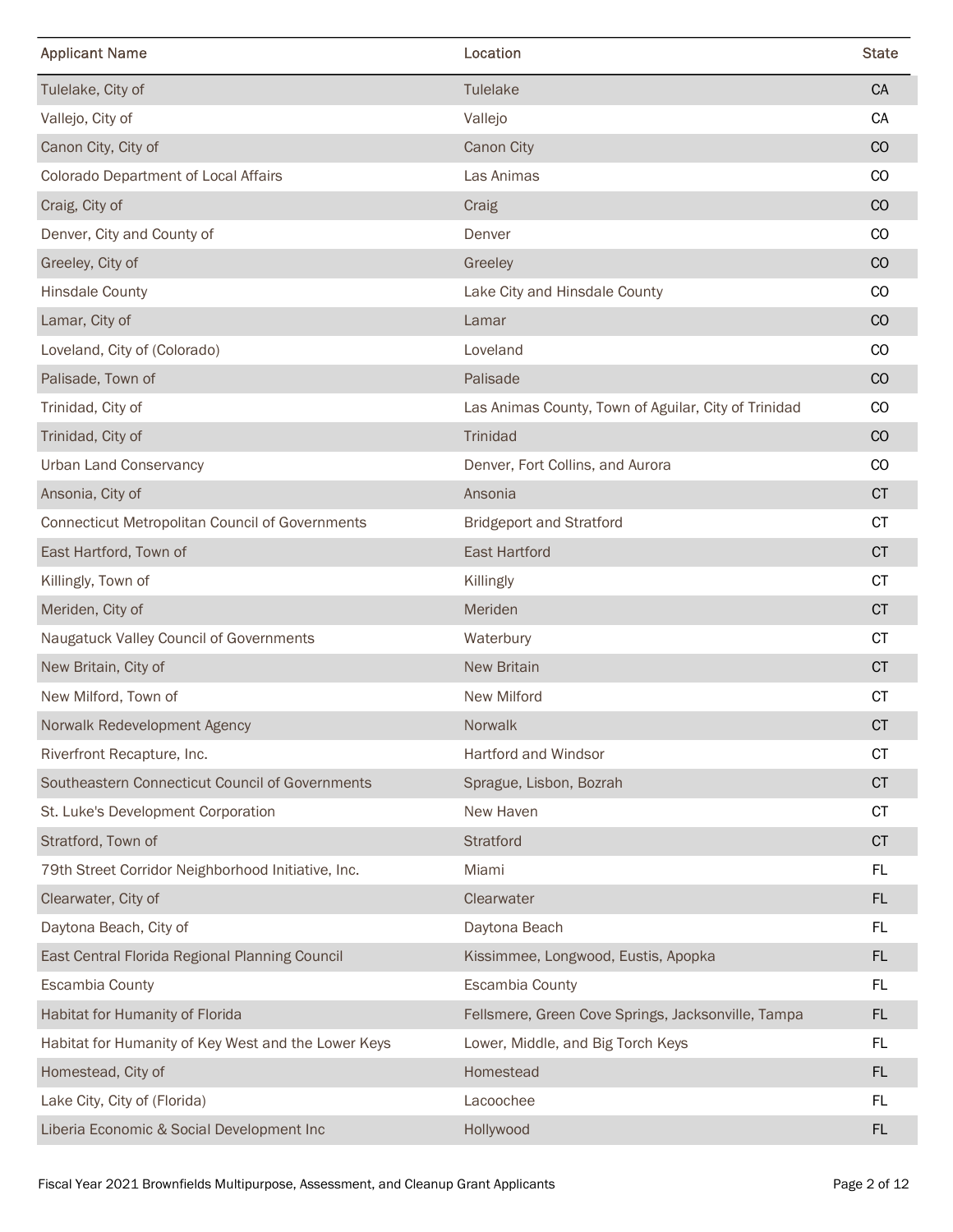| <b>Applicant Name</b>                                              | Location                                                                          | <b>State</b> |
|--------------------------------------------------------------------|-----------------------------------------------------------------------------------|--------------|
| Manatee County                                                     | Manatee County, Bradenton, and Palmetto                                           | FL.          |
| Merritt Island Redevelopment Agency                                | <b>Brevard County</b>                                                             | FL.          |
| New Smyrna Beach, City of                                          | New Smyrna Beach, Edgewater, Oak Hill                                             | FL.          |
| Northeast Florida Regional Council                                 | Baker, Flagler, Nassau, Putnam, and St. Johns Counties<br>and the City of Palatka | FL.          |
| Ocala, City of                                                     | Ocala                                                                             | FL.          |
| Oviedo, City of                                                    | Oviedo                                                                            | FL.          |
| Palm Beach County                                                  | Lake Worth Beach, Riviera Beach, Boynton Beach, and<br>Mangonia Park              | FL.          |
| Panama City, City of                                               | Panama City                                                                       | FL.          |
| Pasco County                                                       | Lacoochee                                                                         | FL.          |
| Pensacola, City of                                                 | Pensacola                                                                         | FL.          |
| Seminole Tribe of Florida                                          | Big Cypress Reservation and Brighton Reservation                                  | FL.          |
| South Bay, City of                                                 | South Bay                                                                         | FL           |
| Tallahassee, City of                                               | Tallahassee                                                                       | FL.          |
| Tampa, City of                                                     | Tampa                                                                             | FL           |
| Titusville, City of                                                | Titusville                                                                        | FL.          |
| Union County (Florida)                                             | Lake Butler, Worthington Springs                                                  | FL           |
| University of South Florida                                        | Brooksville, Hudson CDP, Wauchula, Lakeland,<br>Frostproof, Dade City             | FL.          |
| Albany, City of (Georgia)                                          | Albany                                                                            | GA           |
| Bainbridge and Decatur County Development Authority                | Bainbridge                                                                        | GA           |
| College Park Business and Industrial Development Authority         | <b>College Park</b>                                                               | GA           |
| College Park, City of                                              | <b>College Park</b>                                                               | GA           |
| <b>Columbus Consolidated Government</b>                            | Columbus                                                                          | GA           |
| Development Authority of DeKalb County                             | Tucker, Chamblee, Avondale Estates                                                | GA           |
| Georgia Mountains Regional Commission                              | Cornelia, Toccoa, Lavonia                                                         | GA           |
| Hawkinsville, City of                                              | Hawkinsville                                                                      | GA           |
| Macon-Bibb County                                                  | Macon                                                                             | GA           |
| Mitchell County Development Authority                              | Camilla                                                                           | GA<br>GA     |
| New Ventures, Inc.<br>Social Circle Downtown Development Authority | LaGrange<br>Social Circle                                                         | GA           |
| Southwest Georgia Regional Commission                              | Arlington, Leary, Donalsonville, Colquitt, Bainbridge                             | GA           |
| <b>Walker County</b>                                               | Chickamauga, Rossville, and LaFayette                                             | GA           |
| Kauai County                                                       | Kekaha                                                                            | HI           |
| Council Bluffs, City of                                            | <b>Council Bluffs</b>                                                             | IA           |
| Hardin County (lowa)                                               | Iowa Falls, Steamboat Rock, Eldora                                                | IA           |
|                                                                    | Marshalltown                                                                      | IA           |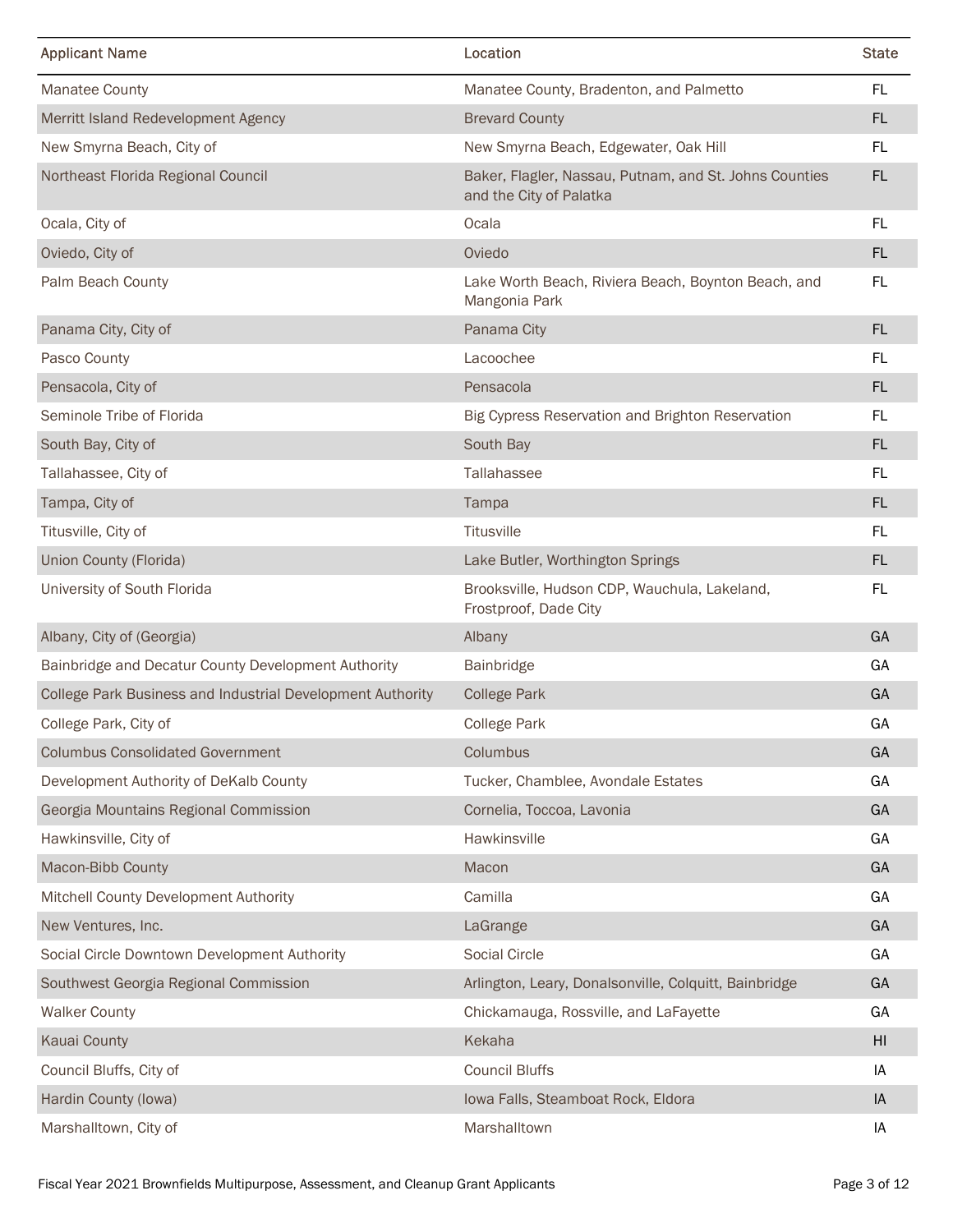| <b>Applicant Name</b>                                                                                                   | Location                                                                    | <b>State</b>       |
|-------------------------------------------------------------------------------------------------------------------------|-----------------------------------------------------------------------------|--------------------|
| Sioux City, City of                                                                                                     | Sioux City                                                                  | IA                 |
| Nez Perce Tribe                                                                                                         | Nez Perce Reservation                                                       | ID                 |
| Region IV Development Association, Inc.                                                                                 | Glenns Ferry, Gooding, Albion, Paul, Burley, Rupert, Twin<br>Falls          | ID                 |
| Danville, City of (Illinois)                                                                                            | Danville                                                                    | IL                 |
| Homewood, Village of                                                                                                    | Homewood                                                                    | IL.                |
| Kankakee, City of                                                                                                       | Kankakee                                                                    | IL.                |
| Prairie Hills Resource Conservation and Development, Inc.                                                               | Macomb, Monmouth, and Warren, Fulton, Knox and<br><b>McDonough Counties</b> | IL                 |
| Sterling, City of                                                                                                       | <b>Sterling</b>                                                             | IL                 |
| Streator, City of                                                                                                       | <b>Streator</b>                                                             | IL                 |
| Will County Center for Economic Development                                                                             | Rockdale, Lockport, Joliet                                                  | IL                 |
| 12 Points Revitalization Initiative, Inc.                                                                               | <b>Terre Haute</b>                                                          | IN                 |
| Bloomington, City of                                                                                                    | Bloomington                                                                 | IN                 |
| Clarksville, Town of                                                                                                    | Clarksville                                                                 | IN                 |
| East Central Indiana Regional Planning District                                                                         | Muncie                                                                      | IN                 |
| Indiana 15 Regional Planning Commission                                                                                 | Holland, Paoli, Cannelton, Winslow, Richland, English                       | $\sf IN$           |
| Kankakee-Iroquois Regional Planning Commission                                                                          | Morocco, Kentland, Rensselaer                                               | IN                 |
| Madison County Council of Governments                                                                                   | Elwood, Alexandria, Anderson                                                | IN                 |
| Martinsville, City of (Indiana)                                                                                         | Martinsville                                                                | IN                 |
| New Albany, City of                                                                                                     | New Albany                                                                  | IN                 |
| Union City, City of (Indiana)                                                                                           | <b>Union City</b>                                                           | IN                 |
| Wabash River Enhancement Corporation                                                                                    | Lafayette                                                                   | $\sf IN$           |
| West Central Indiana Economic Development District, Inc.                                                                | Vigo, Vermillion, Clay, Parke, and Sullivan Counties                        | IN                 |
| Topeka, City of                                                                                                         | Topeka                                                                      | KS                 |
| Beattyville, City of                                                                                                    | Beattyville                                                                 | KY                 |
| <b>Cumberland Valley Area Development District</b>                                                                      | Cumberland, Benham, and Lynch                                               | KY                 |
| Danville, City of (Kentucky)                                                                                            | Danville                                                                    | KY                 |
| Kentucky Steam Heritage Corporation                                                                                     | Irvine                                                                      | KY                 |
| Lake Cumberland Area Development District                                                                               | <b>Burkesville</b>                                                          | KY                 |
| Owsley County Alliance for Recreation and Entertainment, Inc.                                                           | Booneville                                                                  | KY                 |
| Paducah, City of                                                                                                        | Paducah                                                                     | KY                 |
| Acadiana Planning Commission                                                                                            | <b>Breaux Bridge and Opelousas</b>                                          | LA                 |
| Baton Rouge, City of, and Parish of East Baton Rouge                                                                    | Baton Rouge and Parish of East Baton Rouge                                  | LA                 |
| Bogalusa, City of                                                                                                       | <b>Bogalusa</b>                                                             | LA                 |
|                                                                                                                         |                                                                             |                    |
| Jefferson Parish Economic Development Commission                                                                        | Jefferson Parish, Westwego                                                  | LA                 |
| Louisiana Department of Environmental Quality                                                                           | New Orleans                                                                 | ${\sf LA}$         |
| Rapides Area Planning Commission<br>Fiscal Year 2021 Brownfields Multipurpose, Assessment, and Cleanup Grant Applicants | Pineville                                                                   | LA<br>Page 4 of 12 |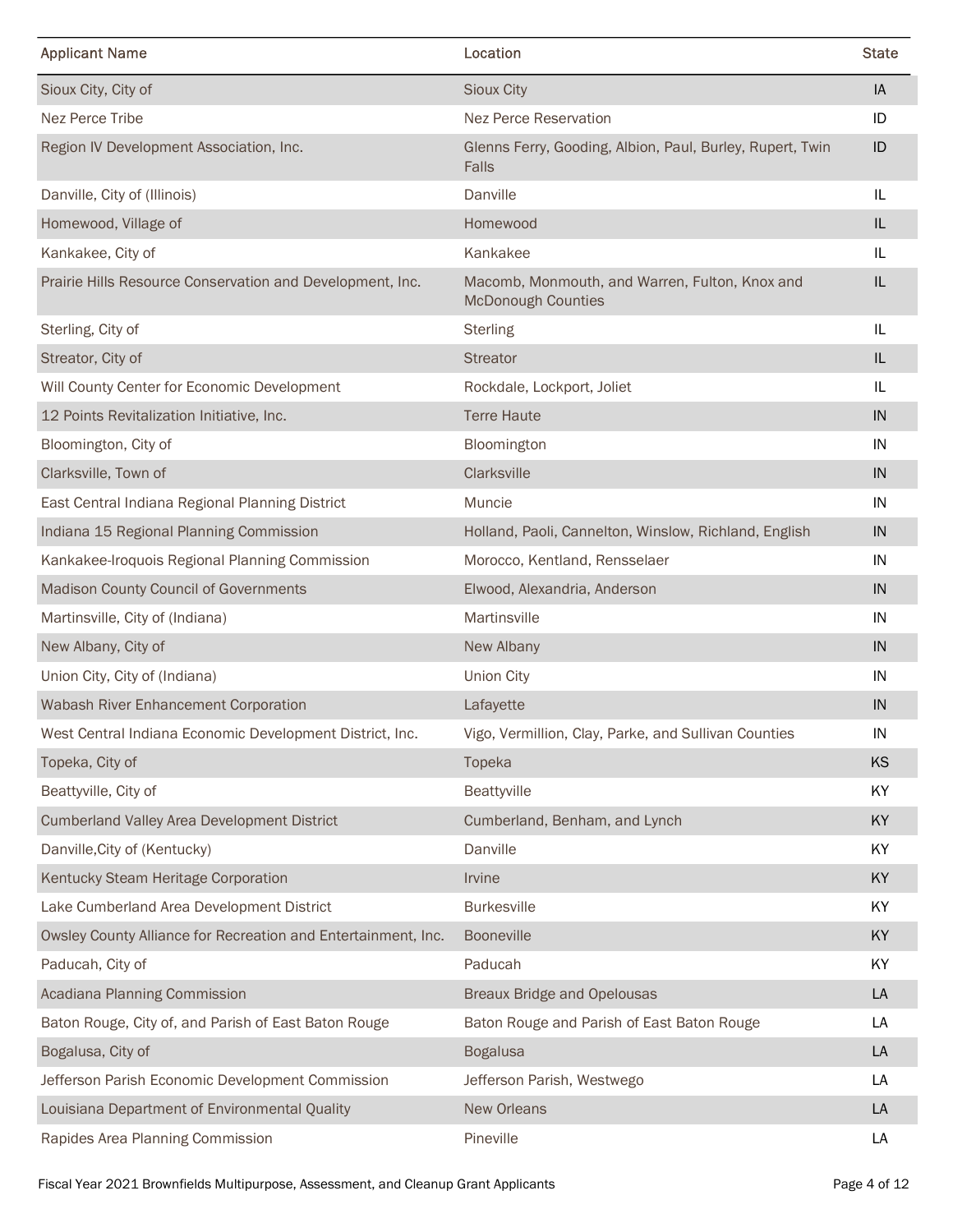| <b>Applicant Name</b><br>Location                                                            | <b>State</b>                                                                                                |
|----------------------------------------------------------------------------------------------|-------------------------------------------------------------------------------------------------------------|
| South Central Planning & Development Commission<br>Baldwin, Thibodaux, Morgan City           | LA                                                                                                          |
| Belchertown Economic Development and Industrial Corporation Belchertown                      | MA                                                                                                          |
| Berkshire Regional Planning Commission<br>Pittsfield                                         | <b>MA</b>                                                                                                   |
| Brockton, City of<br>Brockton                                                                | MA                                                                                                          |
| East Bridgewater, Town of<br>East Bridgewater                                                | MA                                                                                                          |
| Fitchburg Redevelopment Authority<br>Fitchburg                                               | МA                                                                                                          |
| Fitchburg, City of<br>Fitchburg                                                              | MA                                                                                                          |
| Lawrence, City of (Massachusetts)<br>Lawrence                                                | МA                                                                                                          |
| Lynn, City of<br>Lynn                                                                        | <b>MA</b>                                                                                                   |
| Methuen, Haverhill, Lawrence<br>Merrimack Valley Planning Commission                         | MA                                                                                                          |
| New Bedford, City of<br>New Bedford                                                          | MA                                                                                                          |
| North Attleborough, Town of<br>North Attleborough                                            | МA                                                                                                          |
| Palmer, Town of<br>Palmer                                                                    | MA                                                                                                          |
| Peabody, City of<br>Peabody                                                                  | MA                                                                                                          |
| Pioneer Valley Planning Commission<br>South Hadley, Ware                                     | MA                                                                                                          |
| Seekonk, Town of<br>Seekonk                                                                  | MA                                                                                                          |
| Westmass Area Development Corporation<br>Ludlow                                              | MA                                                                                                          |
| Frederick, City of<br>Frederick                                                              | MD                                                                                                          |
| Maryland Department of Planning<br><b>Baltimore County</b>                                   | MD                                                                                                          |
| Bath, City of<br><b>Bath</b>                                                                 | ME                                                                                                          |
| East Millinocket, Town of<br>East Millinocket                                                | $ME$                                                                                                        |
| Eastern Maine Development Corporation<br>Piscataquis, Hancock, Penobscot, and Waldo Counties | ME                                                                                                          |
| Gardiner, City of<br>Gardiner                                                                | $\sf ME$                                                                                                    |
| <b>Greater Portland Council of Governments</b><br>Portland, South Portland, Westbrook        | ME                                                                                                          |
| Kennebec Valley Council of Governments<br>Hallowell, Bingham, Albion, Waterville, Hartland   | ME                                                                                                          |
| Millinocket, Town of<br>Millinocket                                                          | ME                                                                                                          |
| Our Katahdin<br>Millinocket                                                                  | ME                                                                                                          |
| Passamaquoddy Tribe at Pleasant Point<br>Passamaquoddy Reservation, Meddybemps, Calais       | ME                                                                                                          |
| Penobscot Indian Nation<br>Penobscot Reservation                                             | ME                                                                                                          |
| Piscataquis County Economic Development Council<br>Dover-Foxcroft, Milo, Greenville          | ME                                                                                                          |
| South Portland Housing Development Corporation<br>Portland                                   | ME                                                                                                          |
|                                                                                              |                                                                                                             |
| Southern Maine Planning and Development Commission<br>Saco, Biddeford                        | ME                                                                                                          |
| Standish, Town of<br>Standish                                                                | ME                                                                                                          |
| Cutler<br>Washington County Development Authority (Maine)                                    | ME                                                                                                          |
| Waterville<br>Waterville, City of                                                            | $\sf ME$                                                                                                    |
| 1601 Madison, LLC<br><b>Grand Rapids</b>                                                     | MI                                                                                                          |
| <b>Allegan County</b><br>Otsego, Plainwell, Allegan, Douglas, Holland                        | $\mathsf{MI}% _{T}=\mathsf{M}_{T}\!\left( a,b\right) ,\ \mathsf{M}_{T}=\mathsf{M}_{T}\!\left( a,b\right) ,$ |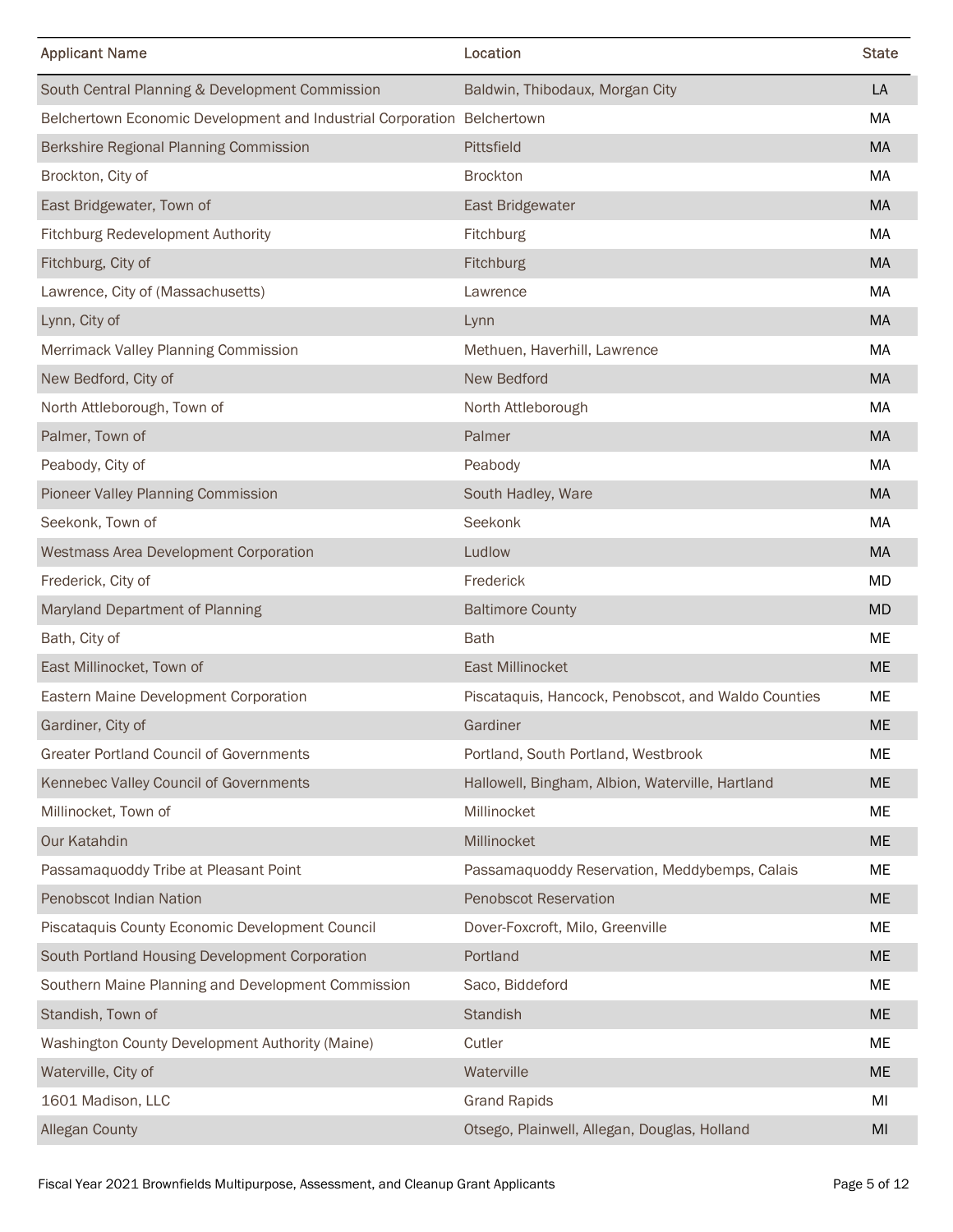| <b>Applicant Name</b><br>Location                              |                                                                                                 | <b>State</b>  |
|----------------------------------------------------------------|-------------------------------------------------------------------------------------------------|---------------|
| Douglas, City of (Michigan)<br>Douglas                         |                                                                                                 | MI            |
| <b>Grand Traverse County</b>                                   | Traverse City, Garfield Township                                                                | MI            |
| Kalamazoo County Brownfield Redevelopment Authority            | Kalamazoo                                                                                       | MI            |
| Keweenaw Bay Indian Community (KBIC)                           | Keweenaw Bay Indian Community                                                                   | MI            |
| Leelanau County<br>Township                                    | Empire, Cleveland Township, Centerville Township, Solon                                         | MI            |
| Marquette County (Michigan)                                    | <b>Marquette County</b>                                                                         | MI            |
| Muskegon Lakeshore Chamber of Commerce Foundation              | Muskegon Heights and Muskegon                                                                   | MI            |
| Parchment, City of                                             | Parchment                                                                                       | MI            |
| Saginaw Chippewa Indian Tribe of Michigan                      | Mount Pleasant                                                                                  | MI            |
| Southcentral Michigan Planning Commission                      | Village of Homer, City of Coldwater, and Calhoun,<br>Kalamazoo, Branch, and St. Joseph Counties | MI            |
| Tuscola County Economic Development Corporation                | Sanilac, Huron, and Tuscola Counties                                                            | MI            |
| Austin, City of (Minnesota)<br>Austin                          |                                                                                                 | $\mathsf{MN}$ |
| Headwaters Regional Development Corporation                    | Park Rapids, Bagley, Bemidji, Mahnomen, the Red Lake<br><b>Indian Reservation</b>               | MN            |
| Mankato, City of<br>Mankato                                    |                                                                                                 | MN            |
| Minnesota Pollution Control Agency                             | Minneapolis, Saint Paul                                                                         | <b>MN</b>     |
| Rochester, City of (Minnesota)                                 | Rochester                                                                                       | MN            |
| Saint Paul Port Authority                                      | Saint Paul                                                                                      | MN            |
| Virginia, City of                                              | Ely, Hoyt Lakes, Virginia, Aurora                                                               | MN            |
| Washington County Community Development Agency<br>(Minnesota)  | Forest Lake, Newport, St. Paul Park                                                             | MN            |
| Howardville Community Betterment Committee                     | Hayti Heights, Homestown, North Lilbourn, Howardville                                           | <b>MO</b>     |
| Marion County Port Authority<br>Hannibal                       |                                                                                                 | MO            |
| Springfield, City of (Missouri)                                | Springfield                                                                                     | <b>MO</b>     |
| Northern Mariana Islands Office of Planning and Development    | Garapan Village                                                                                 | <b>MP</b>     |
| Central Mississippi Planning & Development District<br>Jackson |                                                                                                 | <b>MS</b>     |
| Columbia<br>Columbia, City of (Mississippi)                    |                                                                                                 | <b>MS</b>     |
| Golden Triangle Planning and Development District, Inc.        | Starkville, Columbus                                                                            | <b>MS</b>     |
| Greenville, City of (Mississippi)                              | Greenville                                                                                      | <b>MS</b>     |
| <b>Lauderdale County</b>                                       | Meridian, Marion                                                                                | <b>MS</b>     |
| Louisville, City of (Mississippi)                              | Winston County, The Mississippi Band of Choctaw<br>Indians Fee Lands, City of Louisville        | МS            |
| Natchez, City of                                               | City of Natchez, Adams County                                                                   | <b>MS</b>     |
| North Central Planning and Development District                | Water Valley, Greenwood, Grenada                                                                | MS            |
|                                                                | Yazoo City                                                                                      | MS            |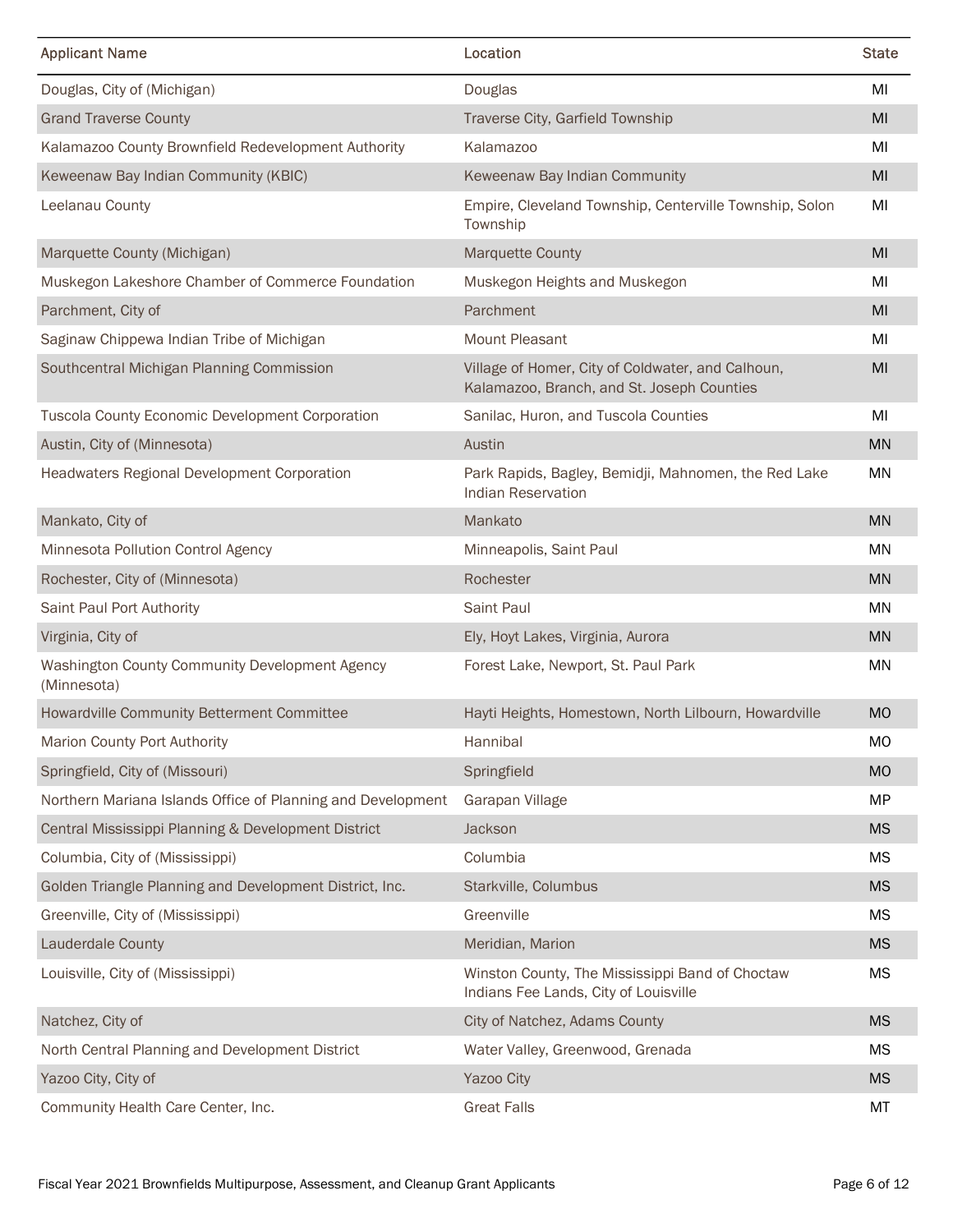| <b>Applicant Name</b>                                                               | Location                                                         | <b>State</b>    |
|-------------------------------------------------------------------------------------|------------------------------------------------------------------|-----------------|
| Confederated Salish and Kootenai Tribes of the Flathead<br>Nation                   | Flathead Indian Reservation, Town of Hot Springs, and<br>Ravalli | <b>MT</b>       |
| Flathead County Economic Development Authority                                      | Kalispell, Whitefish, Columbia Falls                             | MT              |
| Harlowton, City of                                                                  | Harlowton                                                        | <b>MT</b>       |
| Jefferson County (Montana)                                                          | <b>Boulder</b>                                                   | <b>MT</b>       |
| Jefferson Local Development Corporation                                             | <b>Boulder</b>                                                   | <b>MT</b>       |
| Kalispell, City of                                                                  | Kalispell                                                        | MT              |
| Libby School District 4                                                             | Libby                                                            | <b>MT</b>       |
| Missoula, City of                                                                   | Missoula                                                         | MT              |
| Montana Business Assistance Connection                                              | Lewis and Clark County, Jefferson County, City of Helena         | <b>MT</b>       |
| Snowy Mountain Development Corporation                                              | Lewiston, Roundup, Harlowton                                     | MT              |
| <b>Columbus County</b>                                                              | Columbus County, Town of Chadbourn, Town of Fair Bluff           | ${\sf NC}$      |
| Conserving Carolina                                                                 | Henderson and Transylvania Counties                              | ${\sf NC}$      |
| Cramerton, Town of                                                                  | Cramerton                                                        | ${\sf NC}$      |
| Drexel, Town of                                                                     | Drexel                                                           | ${\sf NC}$      |
| <b>Duplin County</b>                                                                | Town of Warsaw, Town of Wallace, Duplin County                   | ${\sf NC}$      |
| Durham, City of                                                                     | Durham                                                           | $\sf NC$        |
| Laurinburg, City of                                                                 | Laurinburg                                                       | ${\sf NC}$      |
| Louisburg, Town of                                                                  | Louisburg                                                        | $\sf NC$        |
| Lumberton, City of                                                                  | Lumberton                                                        | ${\sf NC}$      |
| Madison County (North Carolina)                                                     | <b>Hot Springs</b>                                               | ${\sf NC}$      |
| Marion, City of (North Carolina)                                                    | Marion                                                           | ${\sf NC}$      |
| Newton, City of                                                                     | Newton                                                           | $\sf NC$        |
| Princeton, Town of                                                                  | Princeton                                                        | ${\sf NC}$      |
| Siler City, Town of                                                                 | Siler City                                                       | $\sf NC$        |
| Tarboro, Town of                                                                    | Tarboro                                                          | ${\sf NC}$      |
| Triangle J Council of Governments                                                   | Wake Forest, Wendell, and Fuquay Varina                          | ${\sf NC}$      |
| Warren County (North Carolina)                                                      | <b>Warren County</b>                                             | $\sf NC$        |
| Warrenton, Town of                                                                  | Warrenton                                                        | ${\sf NC}$      |
| Washington, City of (North Carolina)                                                | Washington                                                       | $\sf NC$        |
| Wilson, City of                                                                     | Wilson                                                           | ${\sf NC}$      |
| Dakota College at Bottineau                                                         | <b>Bottineau</b>                                                 | <b>ND</b>       |
| Lake Agassiz Regional Council                                                       | Wahpeton                                                         | <b>ND</b>       |
| Mandan, City of                                                                     | Mandan                                                           | <b>ND</b>       |
| Souris Basin Planning Council                                                       | Granville, Minot, New Town, Rugby                                | <b>ND</b>       |
| Turtle Mountain Band of Chippewa Indians                                            | Dunseith                                                         | $\sf ND$        |
| Lincoln, City of                                                                    | Lincoln                                                          | <b>NE</b>       |
| Berlin, City of                                                                     | Berlin                                                           | $\mathsf{NH}\,$ |
| Fiscal Year 2021 Brownfields Multipurpose, Assessment, and Cleanup Grant Applicants |                                                                  | Page 7 of 12    |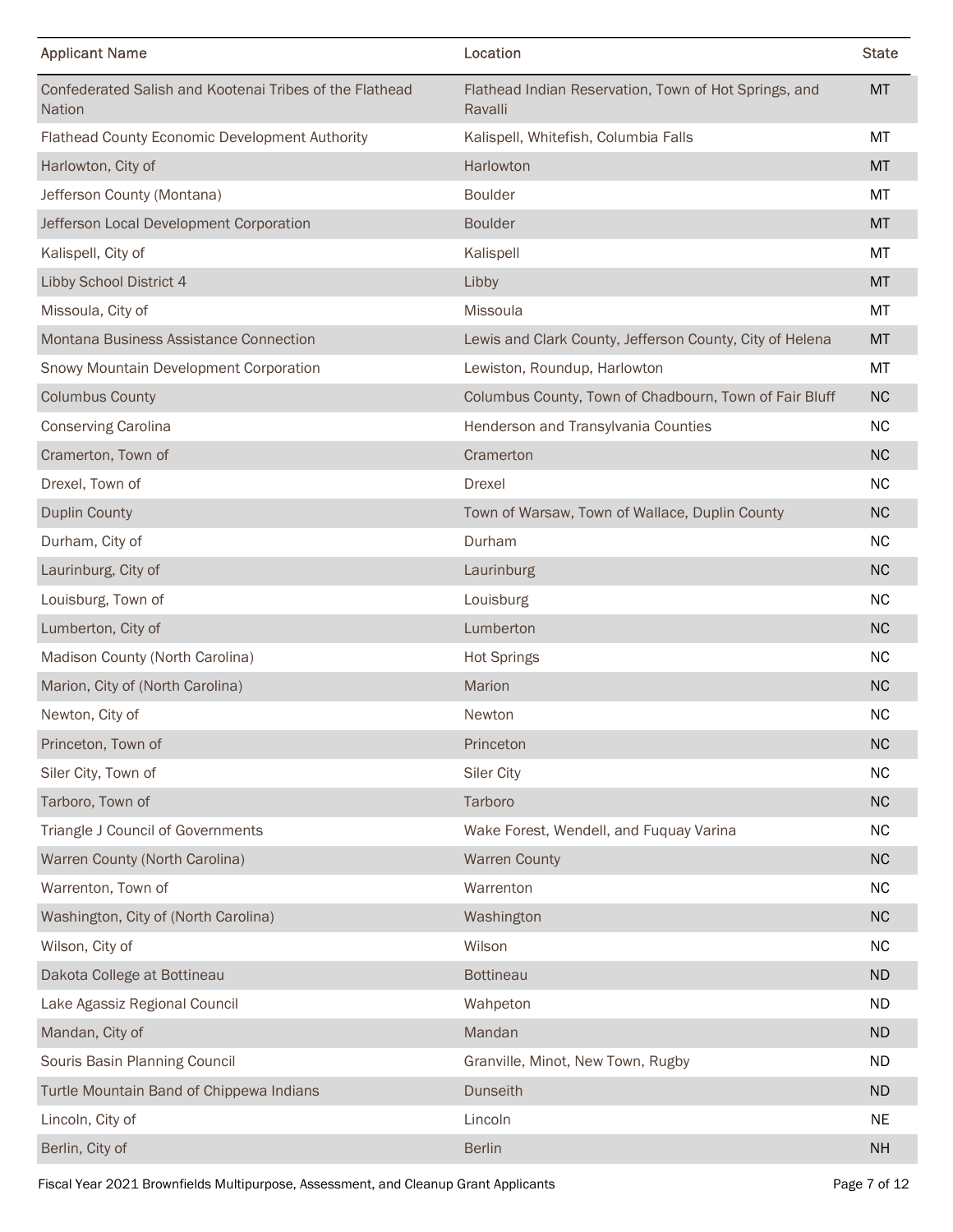| <b>Applicant Name</b>                                                         | Location                                                                                                  | <b>State</b>  |
|-------------------------------------------------------------------------------|-----------------------------------------------------------------------------------------------------------|---------------|
| Boscawen, Town of                                                             | <b>Boscawen</b>                                                                                           | <b>NH</b>     |
| Central New Hampshire Regional Planning Commission                            | Concord, Hillsborough, Boscawen, Pittsfield                                                               | <b>NH</b>     |
| Jaffrey, Town of                                                              | Jaffrey                                                                                                   | <b>NH</b>     |
| Lakes Region Planning Commission                                              | Franklin, Laconia, Ashland                                                                                | <b>NH</b>     |
| Nashua Regional Planning Commission                                           | Milford and Nashua                                                                                        | <b>NH</b>     |
| Newport, Town of                                                              | Newport                                                                                                   | <b>NH</b>     |
| Southern New Hampshire Planning Commission                                    | Derry and Manchester                                                                                      | <b>NH</b>     |
| Southwest Region Planning Commission                                          | Hinsdale, Swanzey, Winchester, Keene                                                                      | <b>NH</b>     |
| Camden Redevelopment Agency                                                   | Camden                                                                                                    | NJ            |
| Gloucester City, City of (New Jersey)                                         | <b>Gloucester City</b>                                                                                    | NJ            |
| Hainesport Township                                                           | Hainesport                                                                                                | NJ            |
| Hamilton Township                                                             | <b>Hamilton</b>                                                                                           | $\mathsf{NJ}$ |
| New Jersey Economic Development Authority                                     | Bayonne, Perth Amboy, Paterson, Bridgeton                                                                 | NJ            |
| Saint Joseph's Carpenter Society                                              | Camden                                                                                                    | $\mathsf{NJ}$ |
| Salem, City of (New Jersey)                                                   | Salem                                                                                                     | NJ            |
| South Jersey Port Corporation                                                 | Camden                                                                                                    | $\mathsf{NJ}$ |
| Trenton, City of (New Jersey)                                                 | Trenton                                                                                                   | NJ            |
| Woodbury, City of                                                             | Woodbury                                                                                                  | NJ            |
| Farmington, City of                                                           | Farmington                                                                                                | <b>NM</b>     |
| Navajo Nation                                                                 | Navajo                                                                                                    | <b>NM</b>     |
| Nevada Division of Environmental Protection                                   | Statewide, including Tribal Lands                                                                         | <b>NV</b>     |
| Nye County                                                                    | Mineral, Lincoln, Esmeralda, Nye, White Pine, and Inyo<br>Counties and the Duckwater Shoshone Reservation | <b>NV</b>     |
| Amsterdam, City of                                                            | Amsterdam                                                                                                 | <b>NY</b>     |
| Canton, Village of                                                            | Canton                                                                                                    | <b>NY</b>     |
| Chautauqua County Industrial Development Agency                               | Chautauqua County, Dunkirk, Jamestown                                                                     | <b>NY</b>     |
| Cohoes, City of                                                               | Cohoes                                                                                                    | <b>NY</b>     |
| Dunkirk, City of                                                              | Dunkirk                                                                                                   | <b>NY</b>     |
| Elmira, City of                                                               | Elmira                                                                                                    | <b>NY</b>     |
| Fulton County Center for Regional Growth, Inc.                                | City of Johnstown, Fulton County                                                                          | <b>NY</b>     |
| Greater Mohawk Valley Land Bank Corporation                                   | Canajoharie, Fort Plain, Little Falls                                                                     | <b>NY</b>     |
| Ilion, Village of                                                             | Ilion                                                                                                     | <b>NY</b>     |
| Lackawanna, City of                                                           | Lackawanna                                                                                                | <b>NY</b>     |
| Mohawk Valley Economic Development Growth Enterprises<br>Corporation (MVEDGE) | Rome, Utica, Sherrill                                                                                     | <b>NY</b>     |
| Niagara County                                                                | Lockport, Niagara Falls, North Tonawanda                                                                  | <b>NY</b>     |
| North Hempstead, Town of                                                      | North Hempstead                                                                                           | <b>NY</b>     |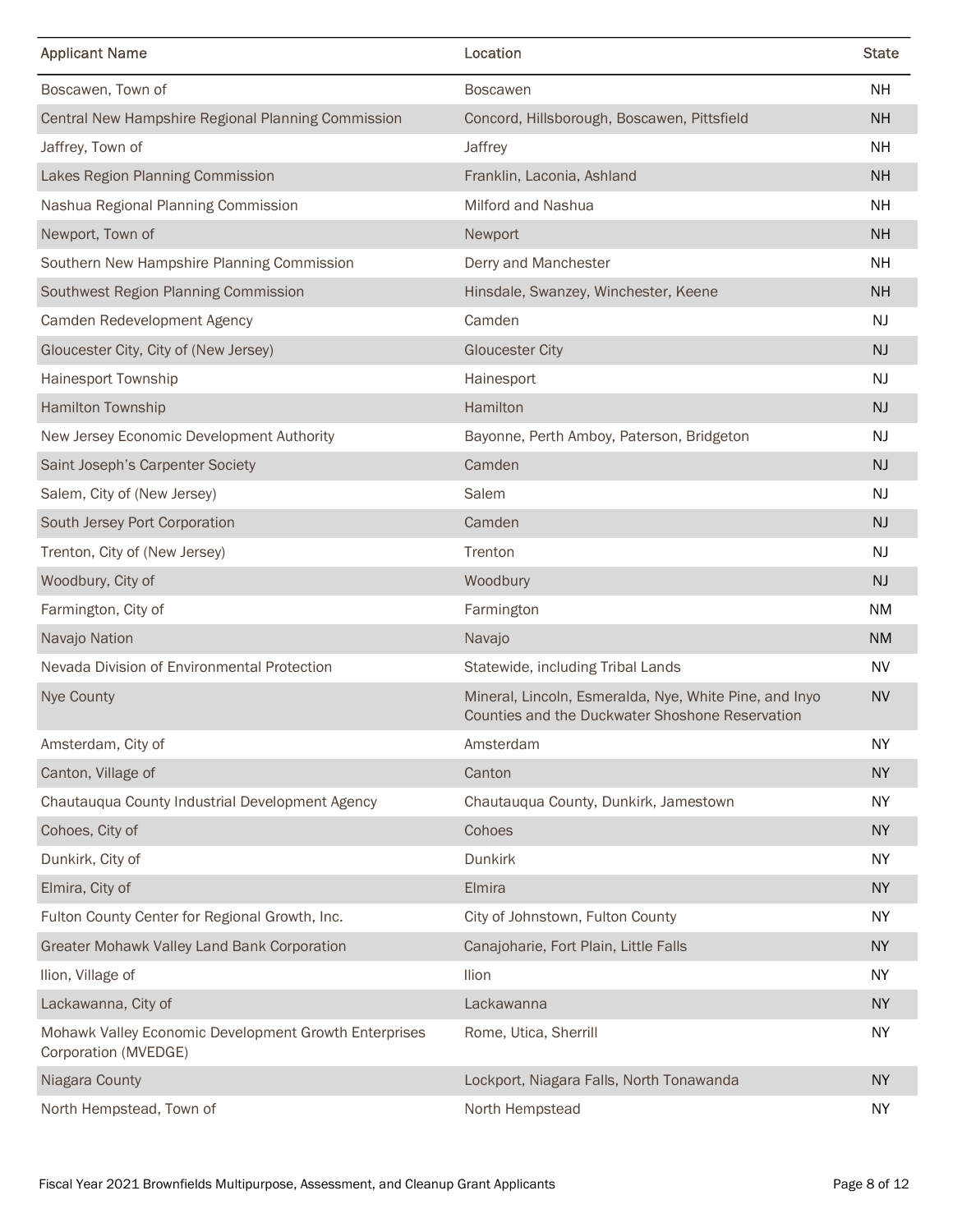| <b>Applicant Name</b>                                                               | Location                                                | <b>State</b> |
|-------------------------------------------------------------------------------------|---------------------------------------------------------|--------------|
| Northfield Community Local Development Corporation of<br>Staten Island, Inc.        | Staten Island                                           | <b>NY</b>    |
| Ogdensburg, City of                                                                 | Ogdensburg                                              | NY           |
| <b>Oswego County</b>                                                                | Oswego, Fulton                                          | <b>NY</b>    |
| Richmond, Community Health Center of                                                | Staten Island                                           | <b>NY</b>    |
| Rochester, City of (New York)                                                       | Rochester                                               | <b>NY</b>    |
| Saratoga County Prosperity Partnership, Inc.                                        | Ballston Spa, Mechanicville, Moreau, Waterford, Corinth | <b>NY</b>    |
| <b>Shinnecock Indian Nation</b>                                                     | Shinnecock Indian Nation Reservation and Fee Lands      | <b>NY</b>    |
| Troy, City of                                                                       | <b>Troy</b>                                             | NY           |
| Utica, City of                                                                      | Utica                                                   | <b>NY</b>    |
| Valley Falls, Village of                                                            | <b>Valley Falls</b>                                     | <b>NY</b>    |
| Whitehall, Village of                                                               | Whitehall                                               | <b>NY</b>    |
| <b>Buckeye Hills Regional Council</b>                                               | Athens and Washington Counties                          | OH           |
| Cuyahoga Falls, City of                                                             | Cuyahoga Falls                                          | OH           |
| Girard, City of                                                                     | Girard                                                  | OH           |
| Lake County Ohio Port and Economic Development Authority                            | Fairport Harbor Painesville                             | OH           |
| Lorain County                                                                       | Vermilion, Avon Lake, Elyria                            | OH           |
| Lorain County Land Reutilization Corporation                                        | Lorain                                                  | OH           |
| Lorain Port Authority                                                               | Lorain                                                  | OH           |
| Montgomery County Land Reutilization Corporation                                    | Riverside, Harrison Township, West Carrollton           | OH           |
| Northeast Ohio Four County Regional Planning and                                    | Akron                                                   | OH           |
| Development Organization                                                            |                                                         |              |
| Ohio Mid-Eastern Governments Association                                            | New Philadelphia, Wellsville, East Liverpool            | OH           |
| Piqua, City of                                                                      | Piqua                                                   | OH           |
| Rural Action, Inc.                                                                  | Junction City, Lexington                                | OH           |
| Salem, City of (Ohio)                                                               | Salem                                                   | OH           |
| Sandusky, City of                                                                   | Sandusky                                                | OH           |
| Stark County Land Revitilization Corporation                                        | Alliance, Canton, Massillon                             | OH           |
| Cheyenne and Arapaho Tribes of Oklahoma                                             | Concho                                                  | OK           |
| Oklahoma City, City of                                                              | Oklahoma City                                           | OK           |
| Stillwater, City of                                                                 | Stillwater                                              | OK           |
| <b>Baker Technical Institute</b>                                                    | Baker City, La Grande                                   | <b>OR</b>    |
| Chiloquin, City of                                                                  | Chiloquin                                               | <b>OR</b>    |
| Confederated Tribes of the Grand Ronde Community of Oregon Oregon City              |                                                         | 0R           |
| Eugene, City of                                                                     | Lane County, City of Eugene, City of Springfield        | OR           |
| Lincoln City, City of                                                               | Lincoln City                                            | 0R           |
| Rogue Valley Council of Governments                                                 | City of Talent, City of Phoenix, Jackson County         | OR           |
| South Central Oregon Economic Development District                                  | Lake County, City of Paisley, Town of Lakeview          | 0R           |
| Fiscal Year 2021 Brownfields Multipurpose, Assessment, and Cleanup Grant Applicants |                                                         | Page 9 of 12 |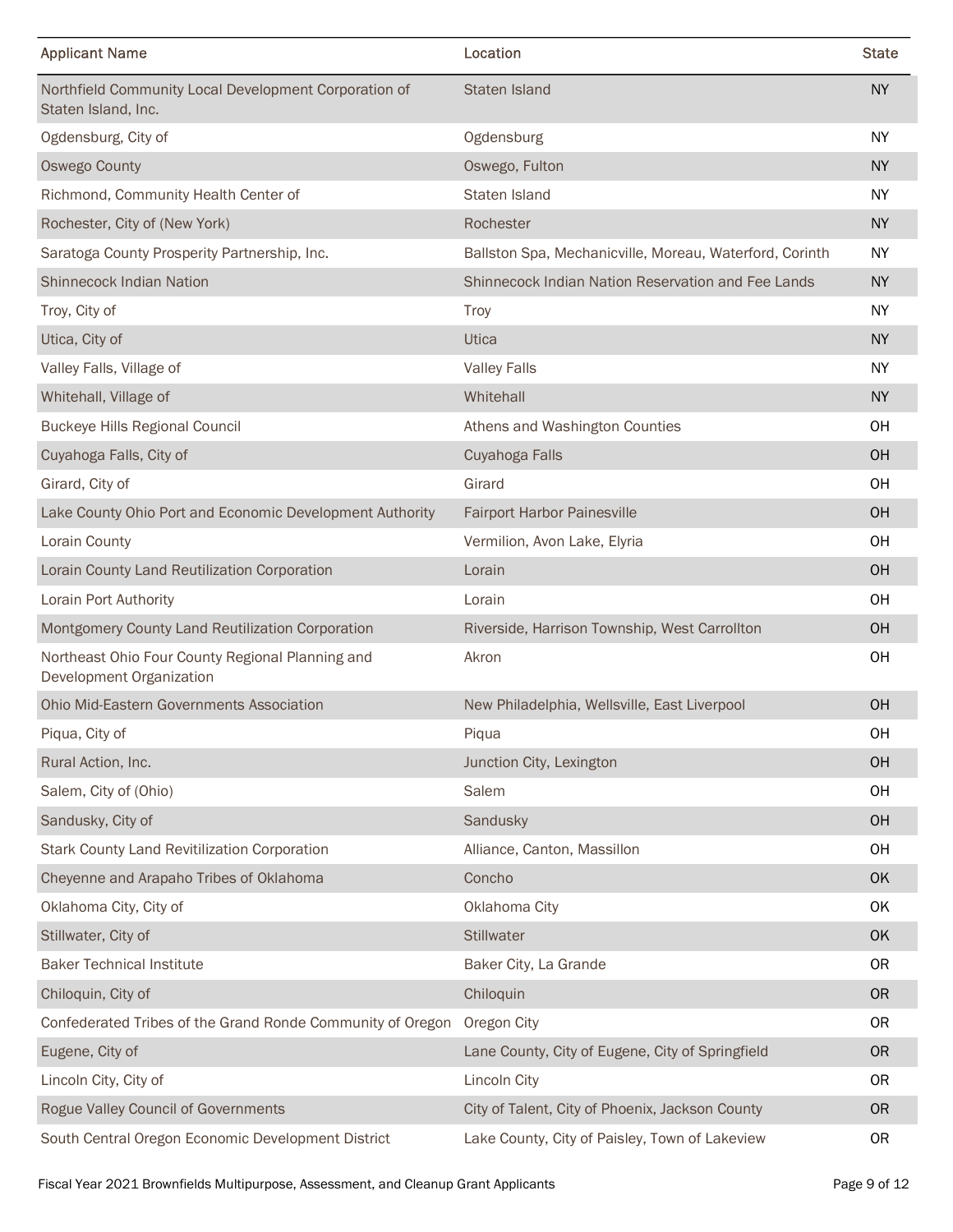| <b>Applicant Name</b>                                    | Location                                                                                                                                         | <b>State</b>  |
|----------------------------------------------------------|--------------------------------------------------------------------------------------------------------------------------------------------------|---------------|
| St. Helens, City of                                      | St. Helens                                                                                                                                       | <b>OR</b>     |
| <b>Bucks County Redevelopment Authority</b>              | Bristol, Tullytown, Penndel, Morrisville, and Sellersville<br>Boroughs, and the Townships of Lower Southhampton,<br>Falls, Bristol, and Bensalem | PA            |
| <b>Butler County</b>                                     | Saxonburg, Zelienople, Slippery Rock, Butler City, East<br><b>Butler</b>                                                                         | PA            |
| Coatesville, City of                                     | South Coatesville Borough, City of Coatesville, Valley<br>Township                                                                               | PA            |
| Delaware Valley Regional Planning Commission             | Chester                                                                                                                                          | PA            |
| Jastech Development Services, Inc.                       | Philadelphia                                                                                                                                     | <b>PA</b>     |
| Lehigh Valley Economic Development Corporation           | Northampton and Lehigh Counties                                                                                                                  | PA            |
| McKeesport, City of                                      | McKeesport                                                                                                                                       | PA            |
| North Side Industrial Development Company                | Allegheny County, Etna, McKeesport, East Deer<br>Township, Wilkinsburg, Pittsburgh, Oakmont                                                      | PA            |
| Philadelphia Authority for Industrial Development        | Philadelphia                                                                                                                                     | PA            |
| Philadelphia Redevelopment Authority                     | Philadelphia                                                                                                                                     | PA            |
| <b>SEDA-Council of Governments</b>                       | Shamokin                                                                                                                                         | PA            |
| Somerset County Economic Development Council             | Meyersdale, Windber, and Somerset Boroughs                                                                                                       | PA            |
| Springfield Township                                     | Oreland                                                                                                                                          | PA            |
| Washington County Redevelopment Authority (Pennsylvania) | <b>Washington County</b>                                                                                                                         | PA            |
| Barranquitas, Municipality of                            | Barranquitas                                                                                                                                     | PR            |
| Cayey, Municipality of                                   | Cayey                                                                                                                                            | PR            |
| Guaynabo, Municipality of                                | Guaynabo                                                                                                                                         | <b>PR</b>     |
| Luquillo, Municipality of                                | Luquillo                                                                                                                                         | PR            |
| Vega Alta, Municipality of                               | Vega Alta                                                                                                                                        | <b>PR</b>     |
| Rhode Island Department of Environmental Management      | Central Falls, Pawtucket, Woonsocket                                                                                                             | RI            |
| Aiken, City of                                           | Aiken                                                                                                                                            | <b>SC</b>     |
| <b>Butler Heritage Foundation</b>                        | Hartsville                                                                                                                                       | $\sf SC$      |
| Catawba Regional Council of Governments                  | Lancaster, Clover, Buffalo, and Great Falls                                                                                                      | <b>SC</b>     |
| Columbia Development Corporation                         | Columbia                                                                                                                                         | <b>SC</b>     |
| Florence, City of (South Carolina)                       | Florence                                                                                                                                         | <b>SC</b>     |
| Fountain Inn, City of                                    | Fountain Inn                                                                                                                                     | <b>SC</b>     |
| Greenville County Redevelopment Authority                | <b>Greenville City</b>                                                                                                                           | <b>SC</b>     |
| Johnston, Town of                                        | Johnston                                                                                                                                         | <b>SC</b>     |
| Liberty, City of                                         | Liberty                                                                                                                                          | <b>SC</b>     |
| Mauldin, City of                                         | Mauldin                                                                                                                                          | <b>SC</b>     |
| <b>Newberry County</b>                                   | Newberry County                                                                                                                                  | <b>SC</b>     |
| Southern Carolina Regional Development Alliance          | Barnwell, Bamberg, Allendale, Colleton, Beaufort,<br>Hampton, and Jasper Counties                                                                | $\mathsf{SC}$ |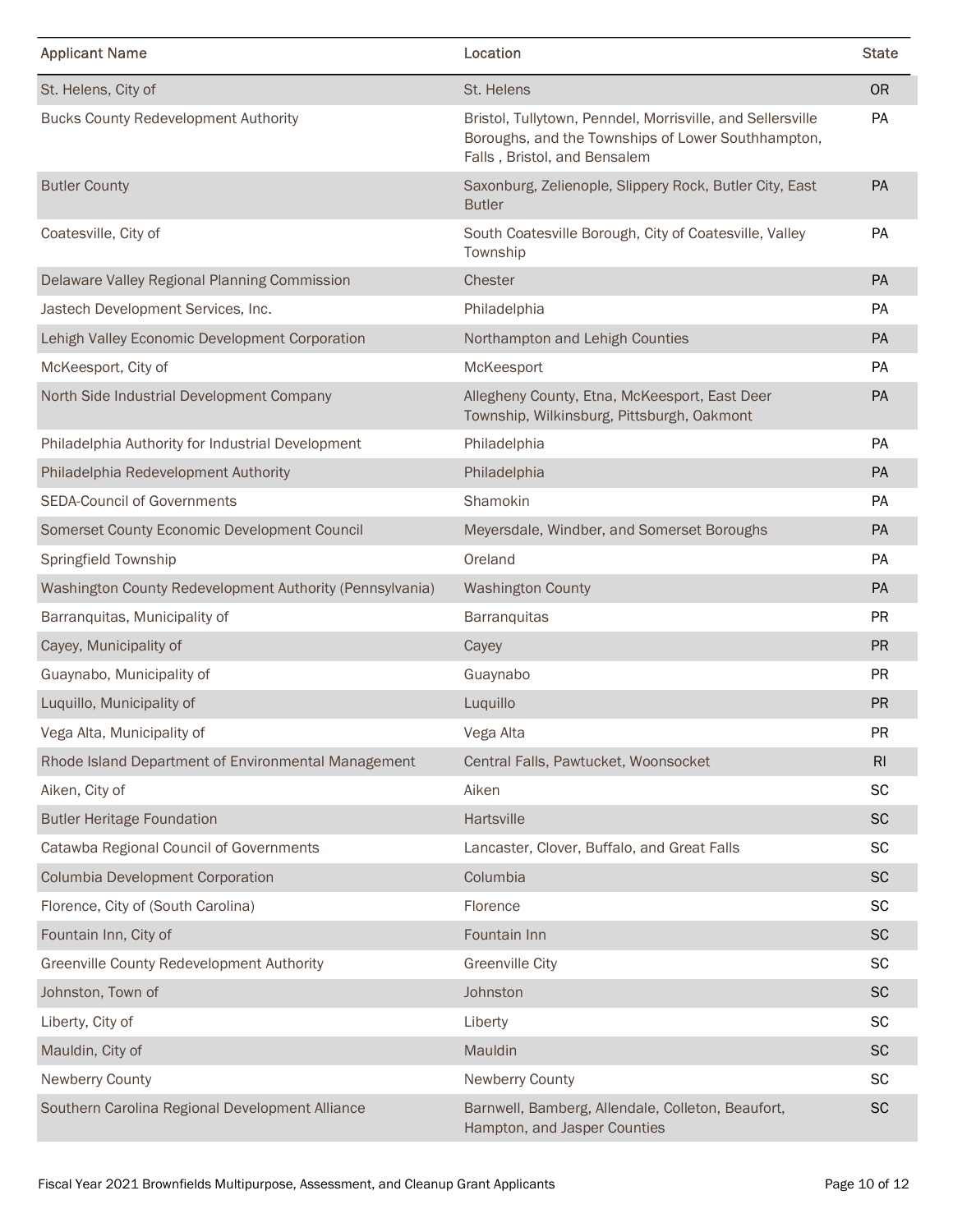| <b>Applicant Name</b>                              | Location                                                                       | <b>State</b> |
|----------------------------------------------------|--------------------------------------------------------------------------------|--------------|
| Summerville, Town of                               | Summerville                                                                    | <b>SC</b>    |
| <b>Oglala Sioux Tribe</b>                          | Pine Ridge                                                                     | SD           |
| Campbell County                                    | Campbell, Anderson, and Scott Counties                                         | TN           |
| Chattanooga, City of                               | Chattanooga                                                                    | <b>TN</b>    |
| Dunlap, City of                                    | Dunlap                                                                         | <b>TN</b>    |
| East Tennessee Development District                | Morristown, Oneida, Rocky Top                                                  | <b>TN</b>    |
| Knoxville, City of                                 | Knoxville                                                                      | TN           |
| Southeast Tennessee Development District           | Southeast Tennessee                                                            | <b>TN</b>    |
| Woodland Community Land Trust                      | <b>Clearfork Valley</b>                                                        | <b>TN</b>    |
| Austin, City of (Texas)                            | East Austin                                                                    | TΧ           |
| Gatesville, City of                                | Gatesville                                                                     | TX           |
| <b>Houston Land Bank</b>                           | Houston                                                                        | <b>TX</b>    |
| San Antonio, City of                               | San Antonio                                                                    | <b>TX</b>    |
| Texarkana, City of (Texas)                         | Texarkana, Arkansas, and Texarkana, Texas                                      | <b>TX</b>    |
| Vinton, Village of                                 | Vinton                                                                         | <b>TX</b>    |
| Green River, City of (Utah)                        | <b>Green River</b>                                                             | UT           |
| Salt Lake County                                   | Magna Township, Murray City, Salt Lake City                                    | UT           |
| Spanish Fork, City of                              | Spanish Fork                                                                   | UT           |
| Industrial Development Authority of Halifax County | Halifax County, Town of South Boston, Town of Halifax                          | VA           |
| Mount Rogers Planning District Commission          | Bland, Carroll, Grayson, Smyth, Washington, and Wythe<br>Counties              | VA           |
| Norfolk, City of                                   | Norfolk                                                                        | VA           |
| Northampton County (Virginia)                      | Exmore                                                                         | VA           |
| Pittsylvania County                                | Pittsylvania County, and the Towns of Chatham, Gretna,<br>and Hurt             | VA           |
| <b>Shenandoah County</b>                           | Shenandoah County, and the Towns of Woodstock,<br>Strasburg, and Mount Jackson | VA           |
| Stafford County Economic Development Authority     | Falmouth, White Oak                                                            | VA           |
| Staunton, City of                                  | Staunton                                                                       | VA           |
| Virginia Department of Environmental Quality       | Mecklenburg, Halifax, and Brunswick Counties                                   | VA           |
| Virginia Department of Mines, Minerals, and Energy | Dickenson and Russell Counties                                                 | VA           |
| Brattleboro, Town of                               | <b>Brattleboro</b>                                                             | VT           |
| Burlington, City of (Vermont)                      | Burlington                                                                     | VT           |
| Central Vermont Regional Planning Commission       | <b>Barre</b>                                                                   | VT           |
| Chittenden County Regional Planning Commission     | <b>Burlington and Winooski</b>                                                 | VT           |
| Northeastern Vermont Development Association       | Newport, St. Johnsbury, Lyndon                                                 | VT           |
| Springfield Regional Development Corporation       | Springfield                                                                    | ${\sf VT}$   |
| St. Johnsbury, Town of                             | St. Johnsbury                                                                  | VT           |